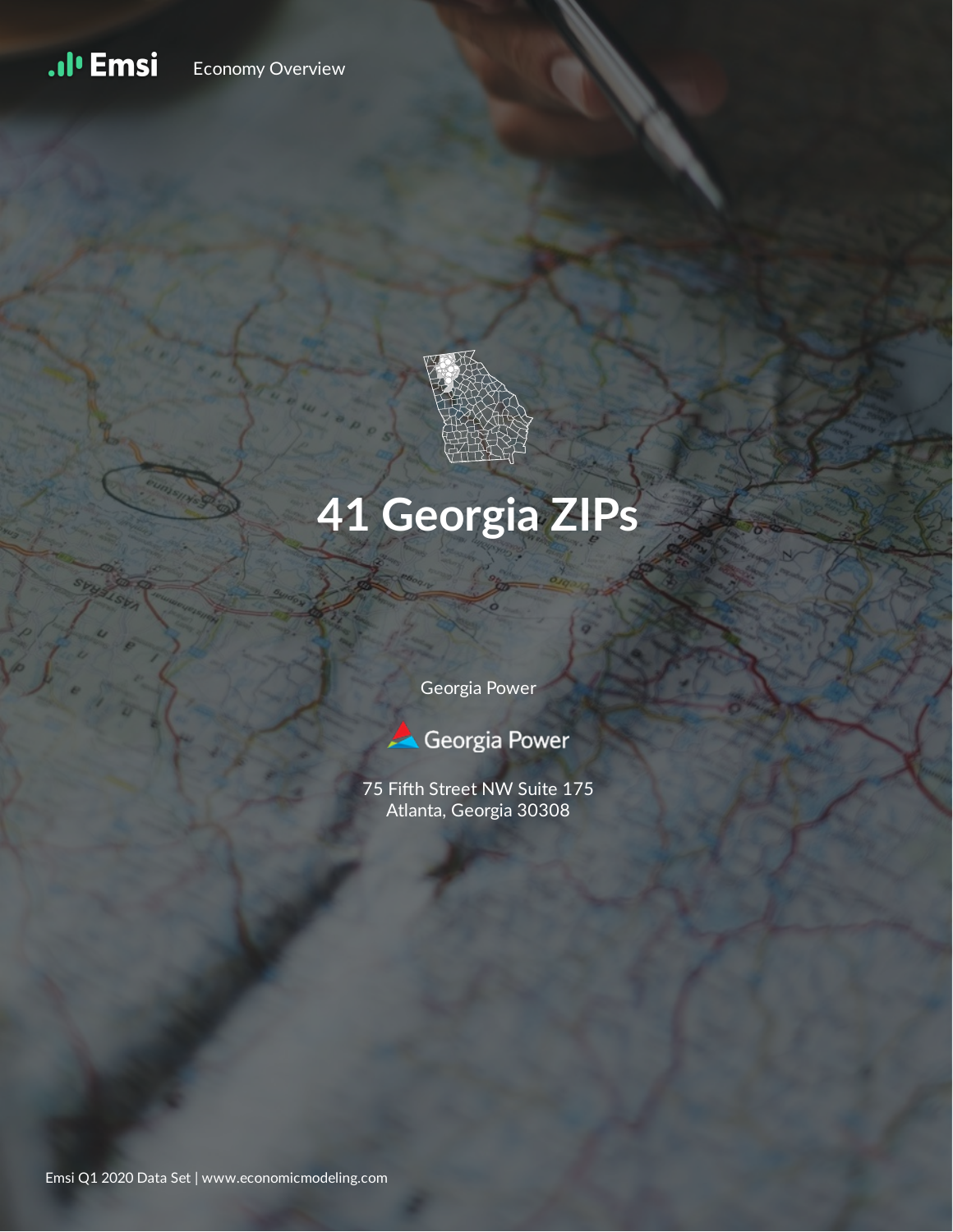# Contents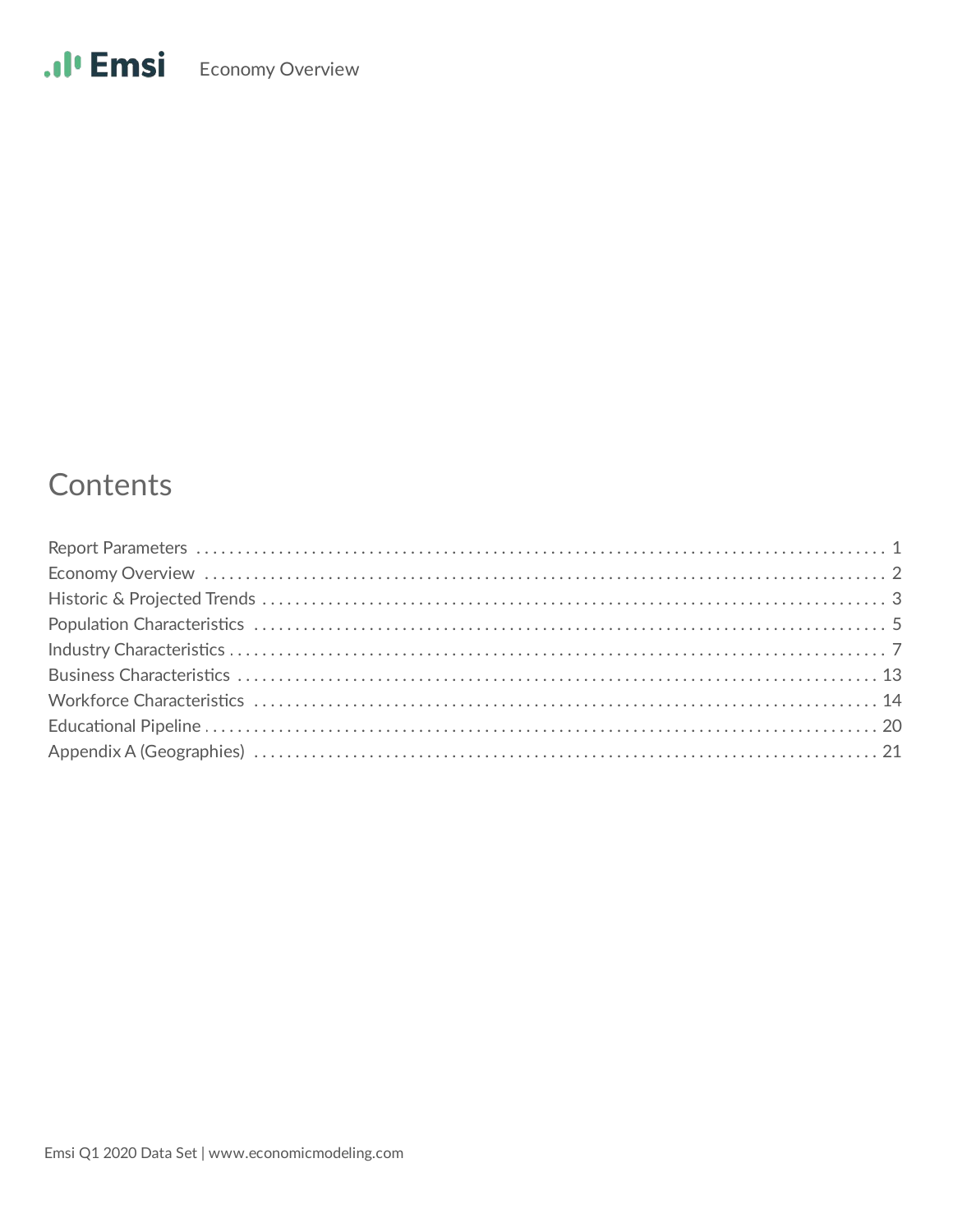# Report Parameters

### **41 ZIPs**

| 30004 | Alpharetta, GA (in Fulton county) | 30066            | Mari |
|-------|-----------------------------------|------------------|------|
| 30028 | Cumming, GA (in Forsyth county)   | 30067            | Mari |
| 30040 | Cumming, GA (in Forsyth county)   | 30090            | Mari |
| 30060 | Marietta, GA (in Cobb county)     | 30102            | Acw  |
| 30062 | Marietta, GA (in Cobb county)     | See Appendix A f |      |

| 30066 | Marietta, GA (in Cobb county)    |
|-------|----------------------------------|
| 30067 | Marietta, GA (in Cobb county)    |
| 30090 | Marietta, GA (in Cobb county)    |
| 30102 | Acworth, GA (in Cherokee county) |
|       | See Appendix A for all 41 ZIPs   |

### **Class of Worker**

QCEW Employees, Non-QCEW Employees, and Self-Employed

The information in this report pertains to the chosen geographical areas.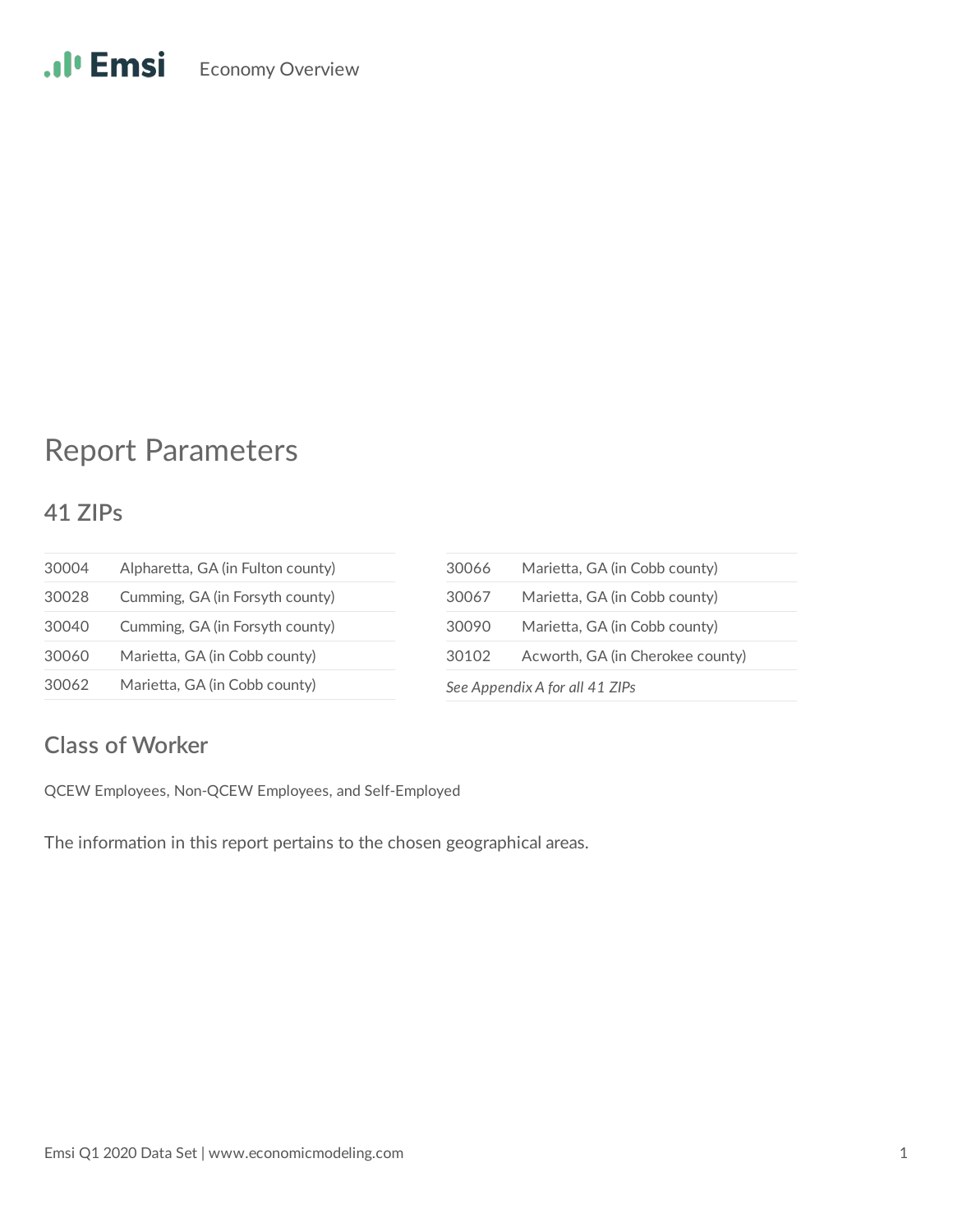# Economy Overview

# **980,151 500,333 \$65.5K**

Population grew by 82,902 over the last 5 years and is projected to **grow by 59,962** over the next 5 years.

#### **Population (2019) Total Regional Employment Avg. Earnings Per Job (2019)**

Jobs **grew by 65,657** over the last 5 years and are projected to **grow by 42,494** over the next 5 years.

Regional average earnings per job are \$2.5K below the national average earnings of \$68.0K per job.

### **Takeaways**

.**.** I' Emsi

- As of 2019 the region's population increased by 9.2% since 2014, growing by 82,902. Population is expected to increase by **6.1%** between 2019 and 2024, adding 59,962.
- From 2014 to 2019, jobs increased by 15.1% in 41 Georgia ZIPs from 434,676 to 500,333. This change outpaced the national **growth rate of 7.3% by 7.8%**. Labor force data is not available for 41 Georgia ZIPs.
- There is no education attainment data for 41 Georgia ZIPs.
- The top three industries in 2019 are Restaurants and Other Eating Places, Employment Services, and Education and Hospitals (Local Government).

|                      | Population<br>(2019) | Labor<br>Force<br>(2019) | Jobs (2019) | Cost<br>of<br>Living | <b>GRP</b> | <i>Imports</i> | <b>Exports</b> |
|----------------------|----------------------|--------------------------|-------------|----------------------|------------|----------------|----------------|
| Region               | 980.151              | N/A                      | 500,333     | 97.8                 | \$65.44B   | \$66.47B       | \$67.93B       |
| Georgia              | 10.625.793           | 5.132.689                | 5.028.611   | 93.4                 | \$590.19B  | \$452.98B      | \$582.75B      |
| <b>United States</b> | 329.399.330          | 164,576,320              | 164.699.638 | 100.0                | \$20.78T   | \$0            | \$8.91T        |

### **Educational Attainment**

Educational attainment data is not available at the ZIP level. Please choose a different region to see this data.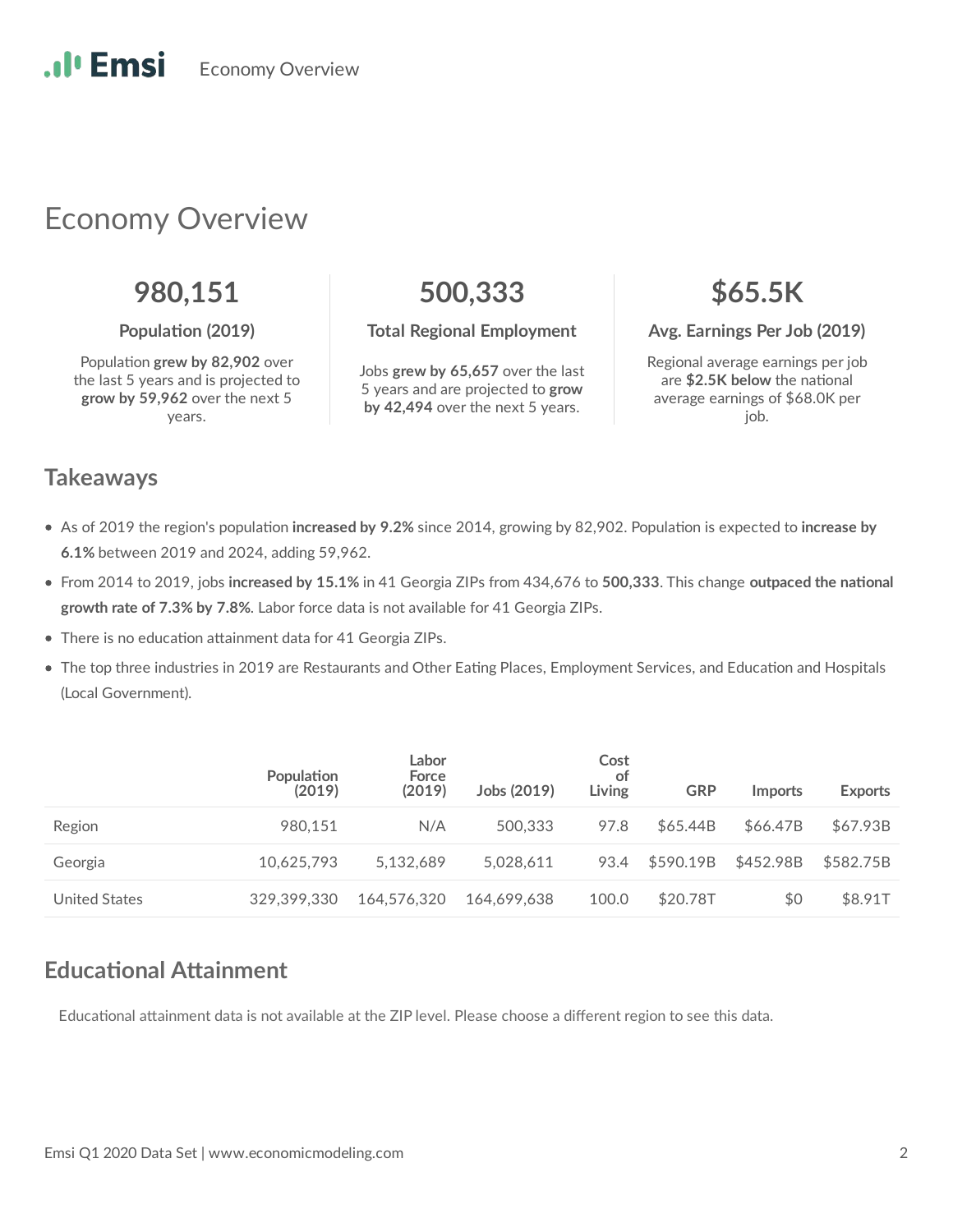# Historic & Projected Trends

## **Population Trends**

As of 2019 the region's population increased by 9.2% since 2014, growing by 82,902. Population is expected to increase by 6.1% between 2019 and 2024, adding 59,962.



| Timeframe | Population |
|-----------|------------|
| 2014      | 897,249    |
| 2015      | 915,930    |
| 2016      | 936,282    |
| 2017      | 949,665    |
| 2018      | 964,651    |
| 2019      | 980,151    |
| 2020      | 994,221    |
| 2021      | 1,007,214  |
| 2022      | 1,019,163  |
| 2023      | 1,030,152  |
| 2024      | 1,040,113  |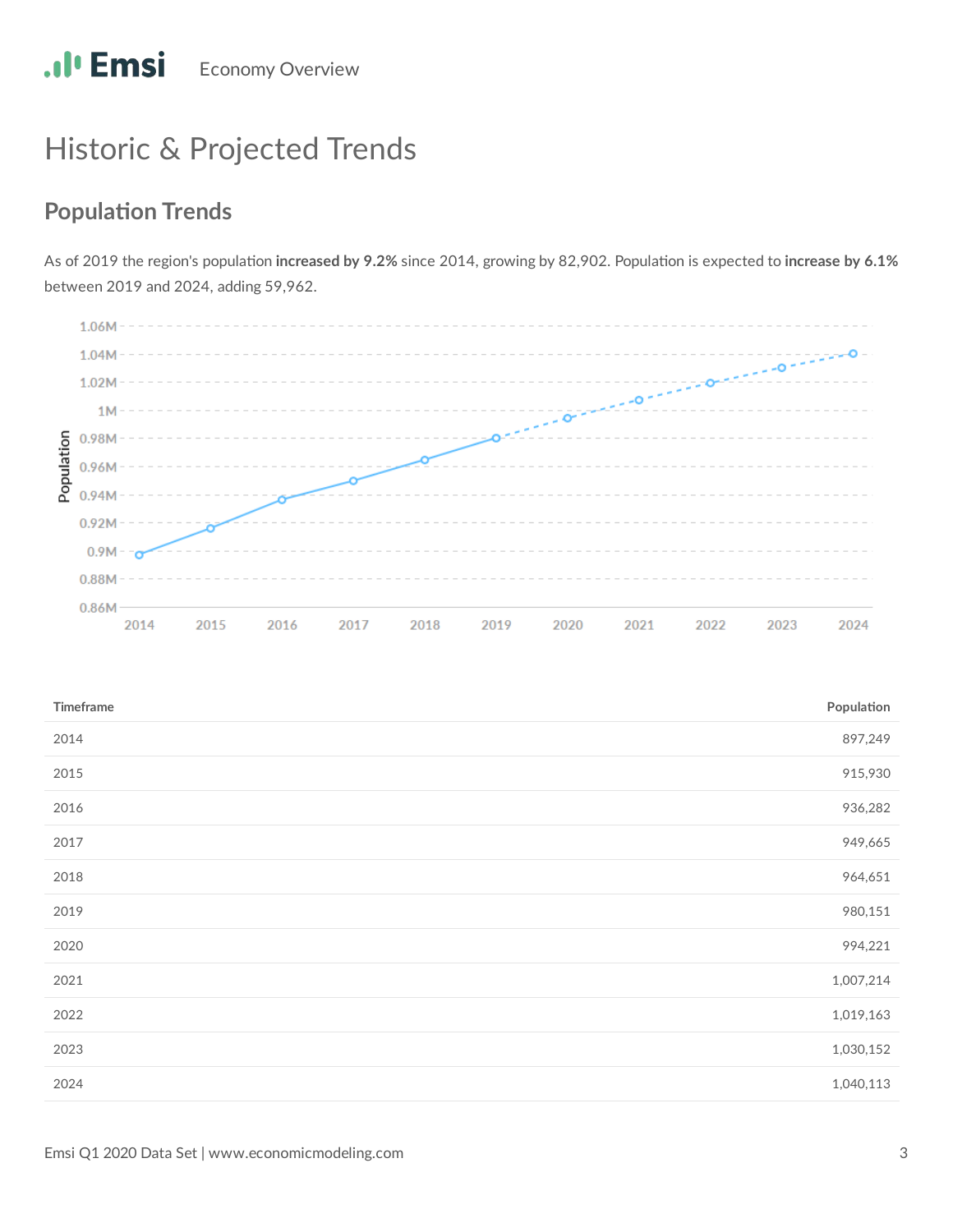### **Job Trends**

 $560K -$ 540K ö 520K 500K Jobs 480K 460K 440K 420K 2014 2015 2016 2017 2018 2019 2021 2022 2024 2020 2023

From 2014 to 2019, jobs increased by 15.1% in 41 Georgia ZIPs from 434,676 to 500,333. This change outpaced the national **growth rate of 7.3% by 7.8%**.

| Timeframe | Jobs    |
|-----------|---------|
| 2014      | 434,676 |
| 2015      | 448,257 |
| 2016      | 463,676 |
| 2017      | 479,016 |
| 2018      | 492,190 |
| 2019      | 500,333 |
| 2020      | 513,091 |
| 2021      | 523,356 |
| 2022      | 531,851 |
| 2023      | 538,941 |
| 2024      | 542,827 |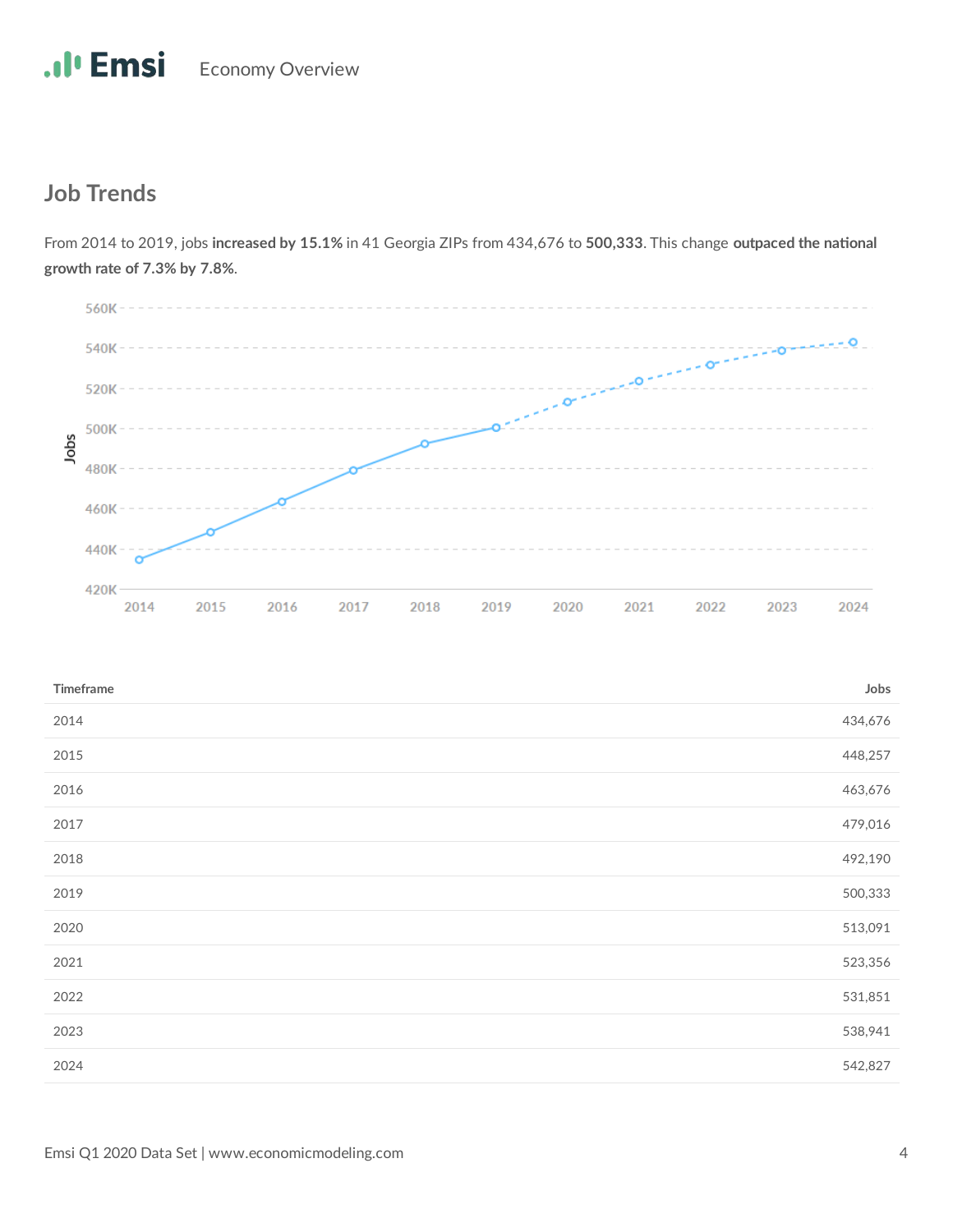# .<sup>1</sup> Emsi Economy Overview

# Population Characteristics

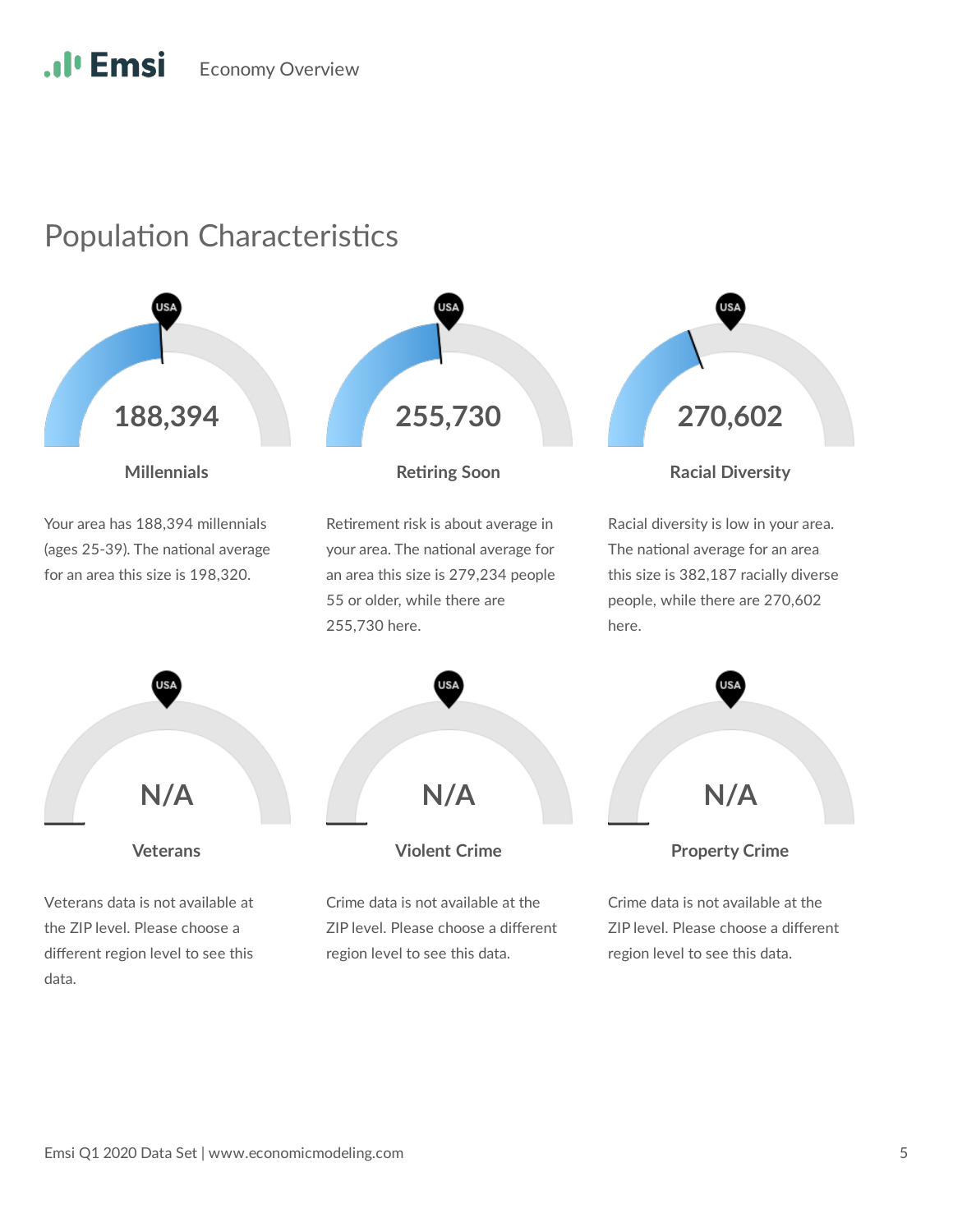### **Place of Work vs Place of Residence**

Understanding where talent in the region currently works compared to where talent lives can help you optimize site decisions. For example, the #1 ranked ZIP for employment ranks #12 for resident workers. The top ZIP for resident workers is 30040.



#### **Where Talent Works Where Talent Lives**

| <b>ZIP</b> | <b>Name</b>              | 2019<br>Employment | <b>ZIP</b> | <b>Name</b>              | 2019<br><b>Workers</b> |
|------------|--------------------------|--------------------|------------|--------------------------|------------------------|
| 30339      | Atlanta, GA (in Cobb co  | 76.464             | 30040      | Cumming, GA (in Forsyt   | 39.876                 |
| 30144      | Kennesaw, GA (in Cobb    | 58.634             | 30188      | Woodstock, GA (in Cher   | 32,065                 |
| 30004      | Alpharetta, GA (in Fulto | 47.025             | 30062      | Marietta, GA (in Cobb c  | 32,047                 |
| 30040      | Cumming, GA (in Forsyt   | 44.026             | 30004      | Alpharetta, GA (in Fulto | 31,805                 |
| 30062      | Marietta, GA (in Cobb c  | 30.913             | 30066      | Marietta, GA (in Cobb c  | 31,027                 |
|            |                          |                    |            |                          |                        |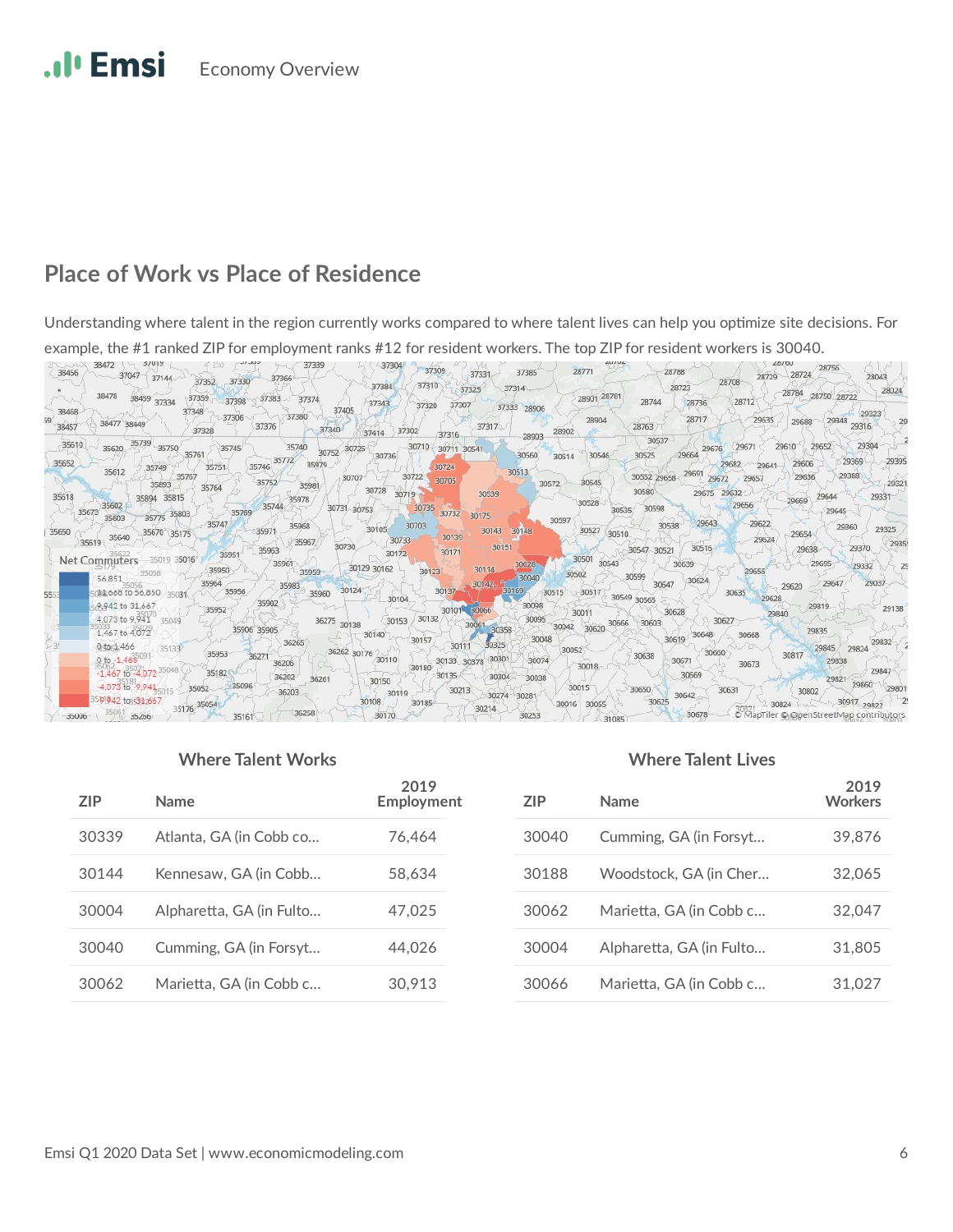# **Industry Characteristics**

### **Largest Industries**

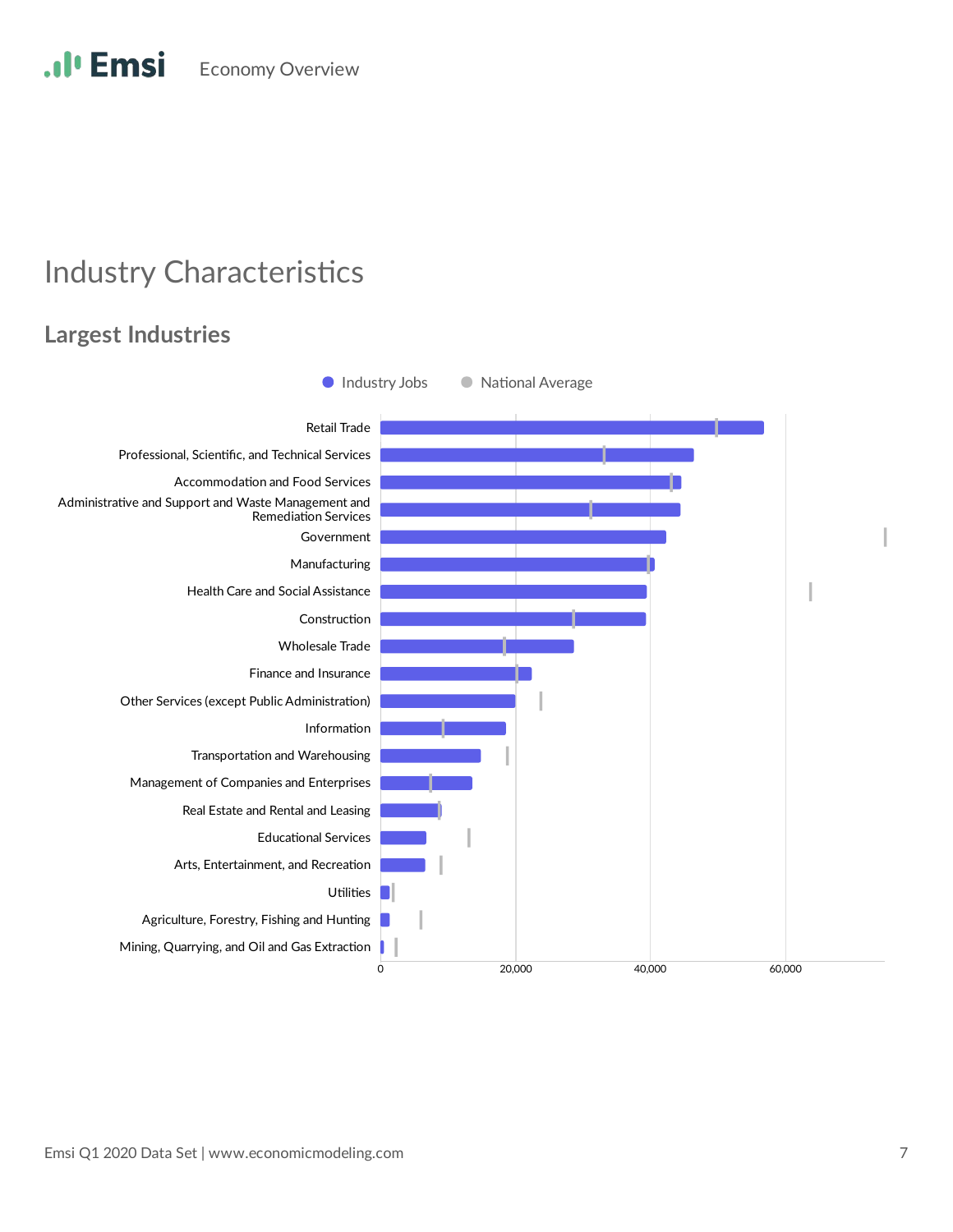### **Top Growing Industries**

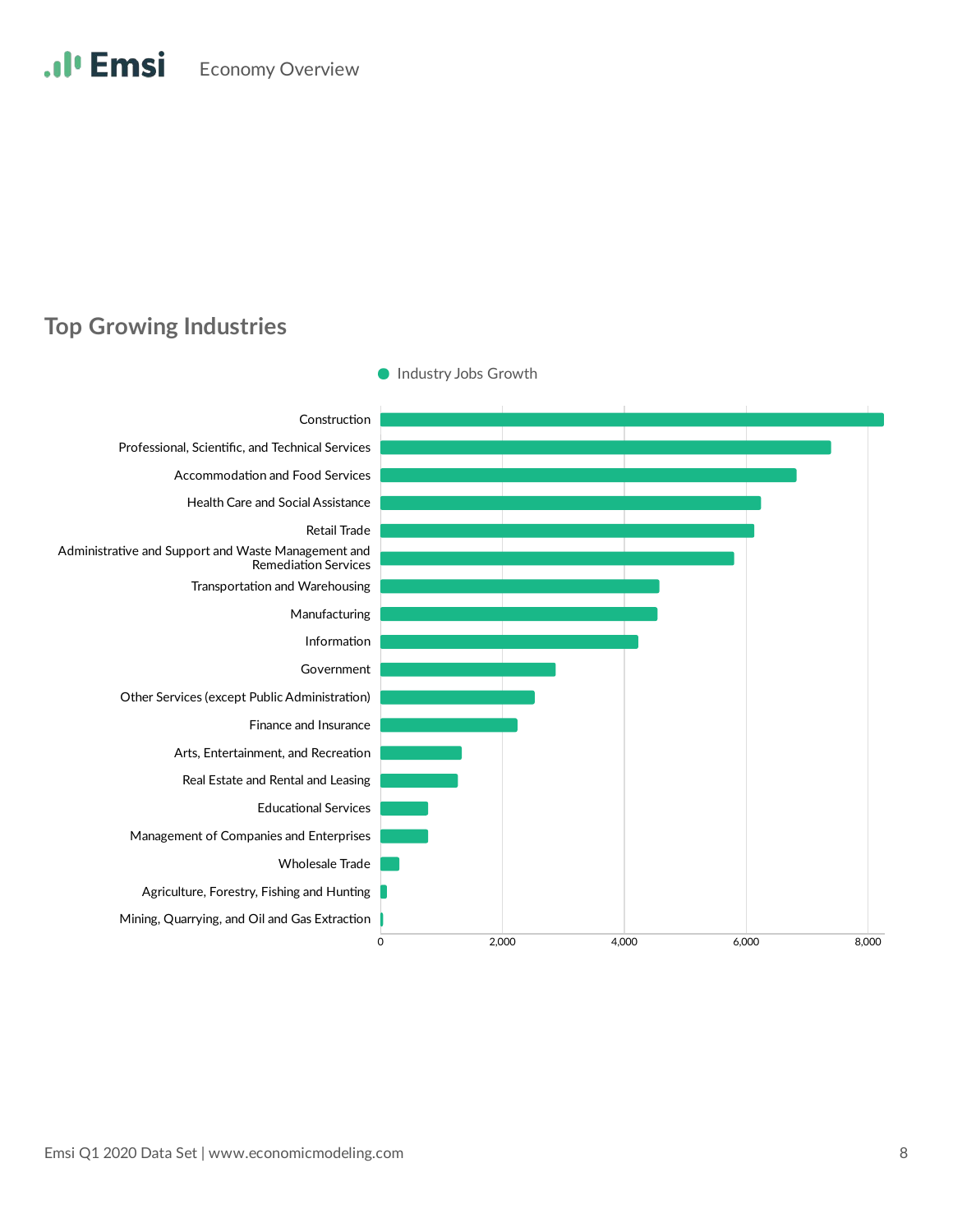### **Top Industry LQ**

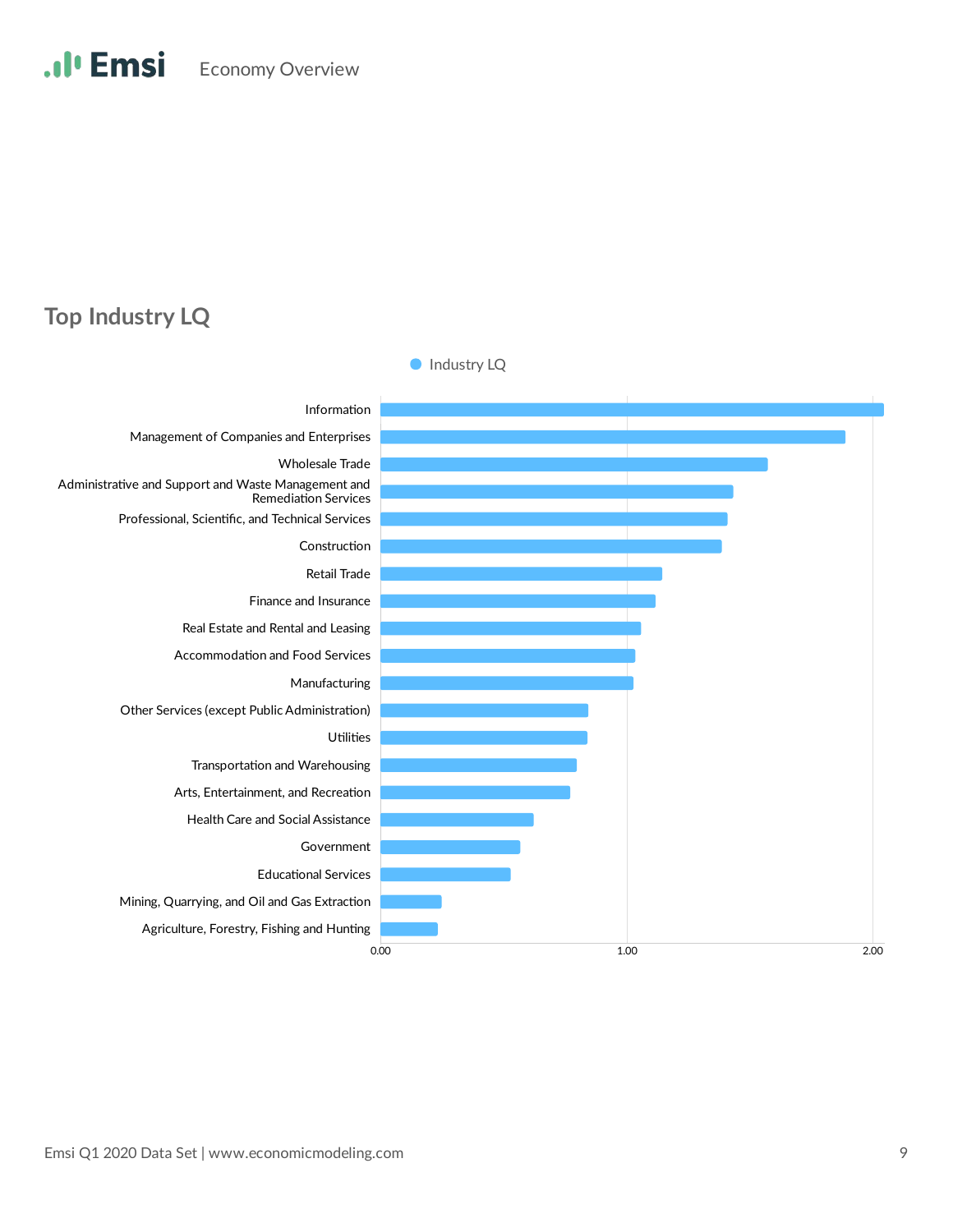### **Top Industry GRP**



• 2019 Gross Regional Product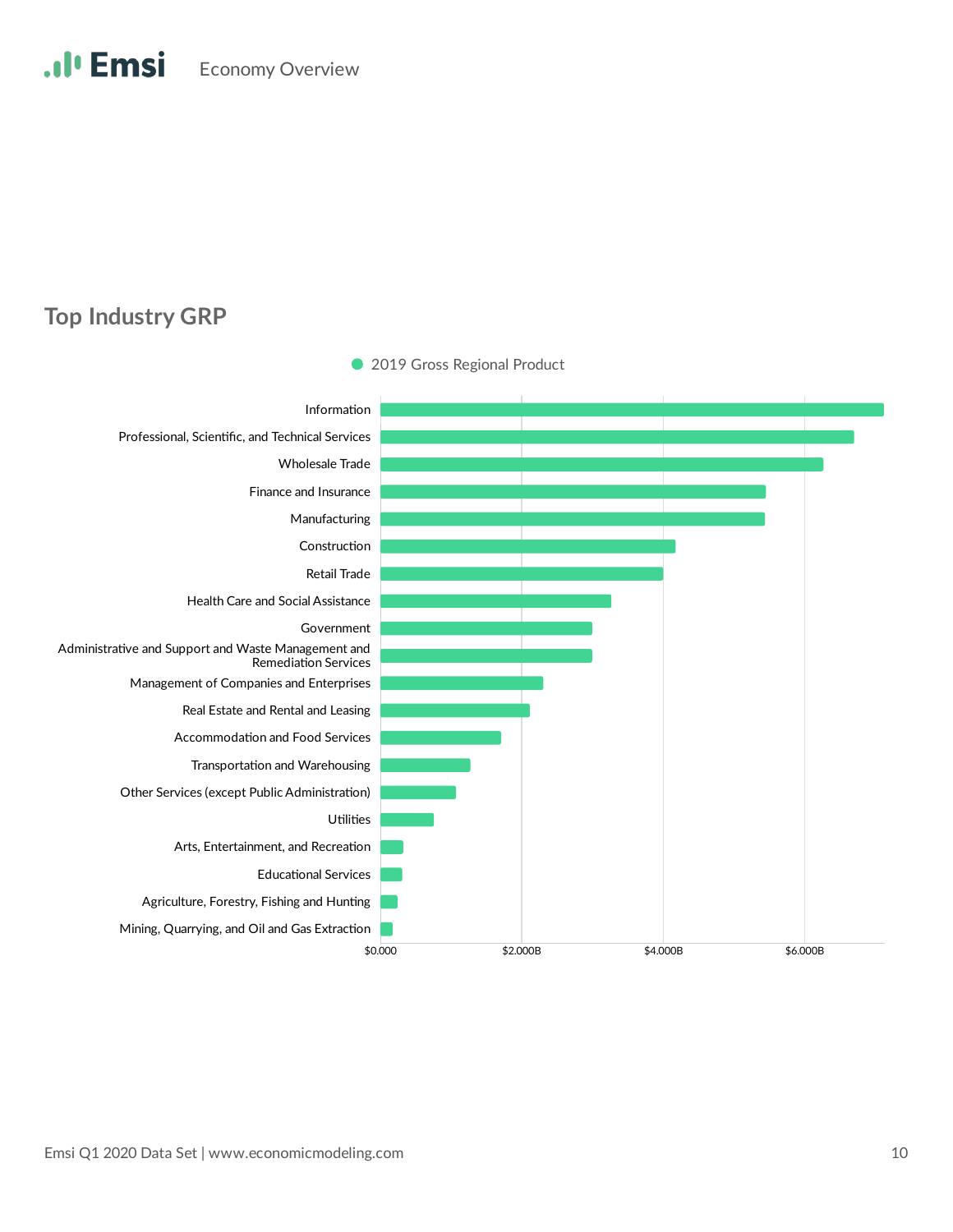### **Top Industry Earnings**



Emsi Q1 2020 Data Set | www.economicmodeling.com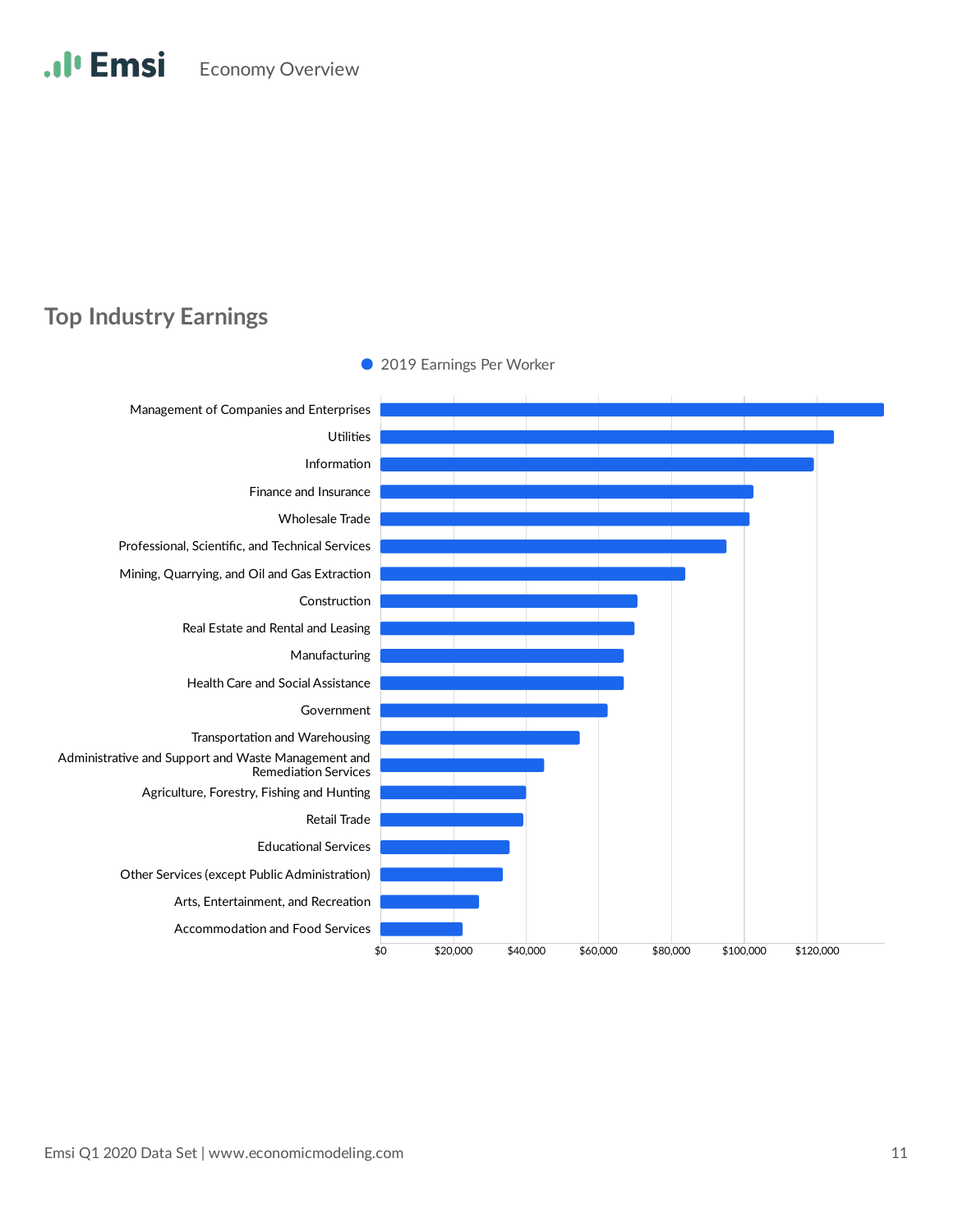| Industry                                                                              | 2014<br>Jobs | 2019<br>Jobs | Change in Jobs | %<br>Change<br>in Jobs | 2019<br>LQ | 2019 Earnings<br>Per Worker | <b>2019 GRP</b> |
|---------------------------------------------------------------------------------------|--------------|--------------|----------------|------------------------|------------|-----------------------------|-----------------|
| <b>Retail Trade</b>                                                                   | 50,823       | 56,965       | 6,142          | $+12%$                 | 1.15       | \$39,362                    | \$4.00B         |
| Professional, Scientific, and<br><b>Technical Services</b>                            | 39,059       | 46,465       | 7,406          | $+19%$                 | 1.41       | \$95,102                    | \$6.70B         |
| <b>Accommodation and Food Services</b>                                                | 37,787       | 44,628       | 6,841          | $+18%$                 | 1.04       | \$22,649                    | \$1.71B         |
| Administrative and Support and<br>Waste Management and<br><b>Remediation Services</b> | 38,731       | 44,541       | 5,810          | $+15%$                 | 1.43       | \$45,226                    | \$2.99B         |
| Government                                                                            | 39,556       | 42,433       | 2,877          | $+7%$                  | 0.57       | \$62,386                    | \$3.00B         |
| Manufacturing                                                                         | 36,147       | 40,705       | 4,558          | $+13%$                 | 1.03       | \$67,072                    | \$5.44B         |
| Health Care and Social Assistance                                                     | 33,322       | 39,578       | 6,256          | $+19%$                 | 0.62       | \$66,965                    | \$3.27B         |
| Construction                                                                          | 31,115       | 39,382       | 8,267          | $+27%$                 | 1.39       | \$70,636                    | \$4.17B         |
| <b>Wholesale Trade</b>                                                                | 28,473       | 28,790       | 317            | $+1%$                  | 1.58       | \$101,520                   | \$6.27B         |
| Finance and Insurance                                                                 | 20,173       | 22,425       | 2,252          | $+11%$                 | 1.12       | \$102,692                   | \$5.45B         |
| <b>Other Services (except Public</b><br>Administration)                               | 17,520       | 20,054       | 2,534          | $+14%$                 | 0.85       | \$33,777                    | \$1.07B         |
| Information                                                                           | 14,352       | 18,590       | 4,238          | $+30%$                 | 2.05       | \$119,255                   | \$7.12B         |
| Transportation and Warehousing                                                        | 10,322       | 14,906       | 4,584          | $+44%$                 | 0.80       | \$54,905                    | \$1.27B         |
| Management of Companies and<br>Enterprises                                            | 12,877       | 13,663       | 786            | $+6%$                  | 1.89       | \$138,488                   | \$2.30B         |
| Real Estate and Rental and Leasing                                                    | 7,767        | 9,037        | 1,270          | $+16%$                 | 1.06       | \$69,807                    | \$2.11B         |
| <b>Educational Services</b>                                                           | 6,015        | 6,808        | 793            | $+13%$                 | 0.53       | \$35,628                    | \$315.70M       |
| Arts, Entertainment, and Recreation                                                   | 5,421        | 6,752        | 1,331          | $+25%$                 | 0.77       | \$27,252                    | \$325.05M       |
| Utilities                                                                             | 1,461        | 1,429        | $-32$          | $-2%$                  | 0.84       | \$124,891                   | \$762.34M       |
| Agriculture, Forestry, Fishing and<br>Hunting                                         | 1,240        | 1,353        | 113            | $+9%$                  | 0.23       | \$40,068                    | \$249.52M       |
| Mining, Quarrying, and Oil and Gas<br>Extraction                                      | 479          | 534          | 55             | $+11%$                 | 0.25       | \$83,832                    | \$172.06M       |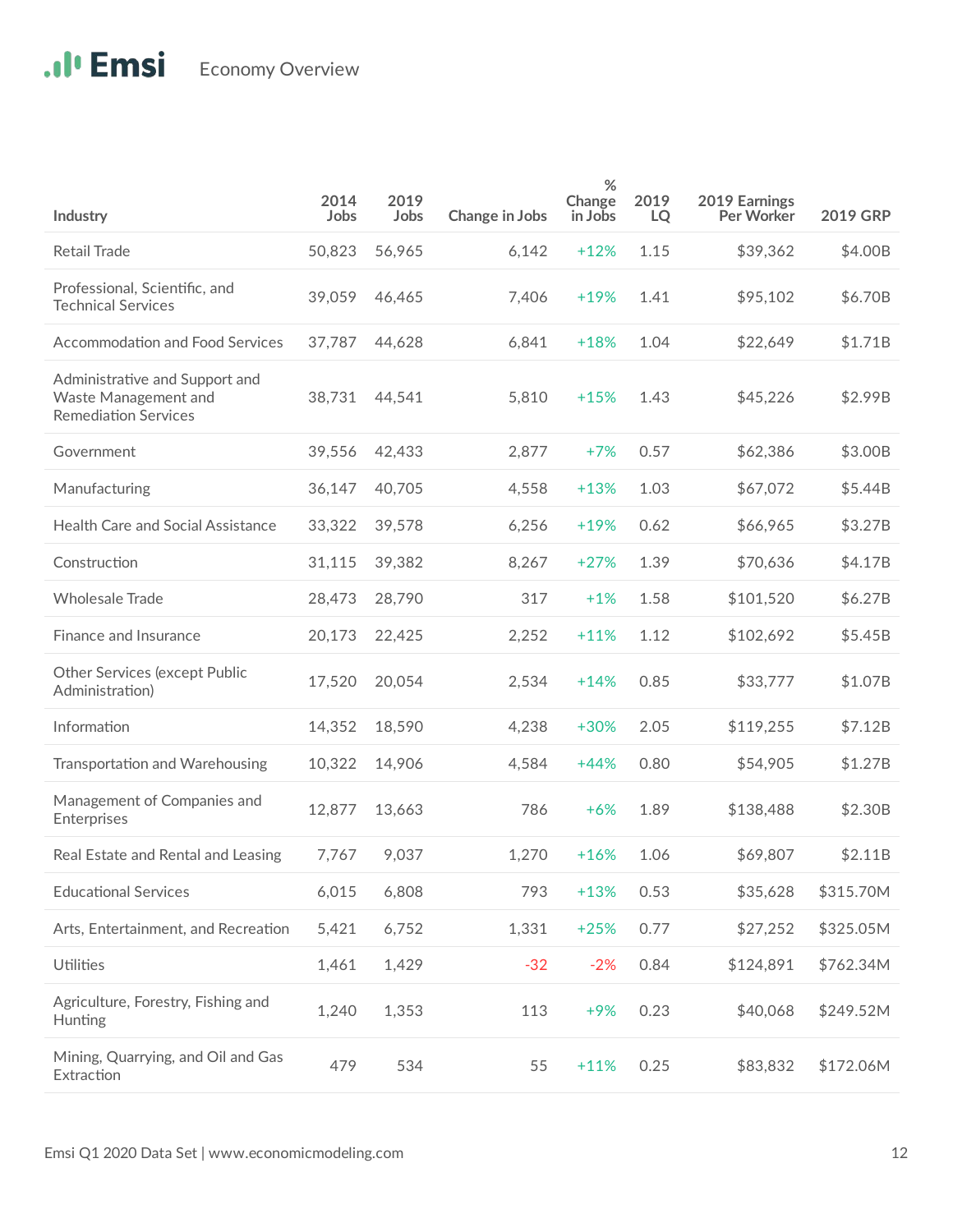# .Il<sup>.</sup> Emsi Economy Overview

# **Business Characteristics**

### **Business Size**

|  |                      | Percentage | <b>Business Count</b> |
|--|----------------------|------------|-----------------------|
|  | 1 to 4 employees     | 32.5%      | 13,179                |
|  | 5 to 9 employees     | 29.2%      | 11,847                |
|  | 10 to 19 employees   | 22.5%      | 9,134                 |
|  | 20 to 49 employees   | 11.9%      | 4,837                 |
|  | 50 to 99 employees   | 2.3%       | 950                   |
|  | 100 to 249 employees | 1.2%       | 484                   |
|  | 250 to 499 employees | 0.2%       | 87                    |
|  | 500+ employees       | 0.1%       | 35                    |

*\*Business Data by DatabaseUSA.com is third-party data provided by Emsi to its customers as a convenience, and Emsi does not endorse or warrant its accuracy or consistency with other published Emsi data. In most cases, the Business Count will not match total companies with profiles on the summary tab.*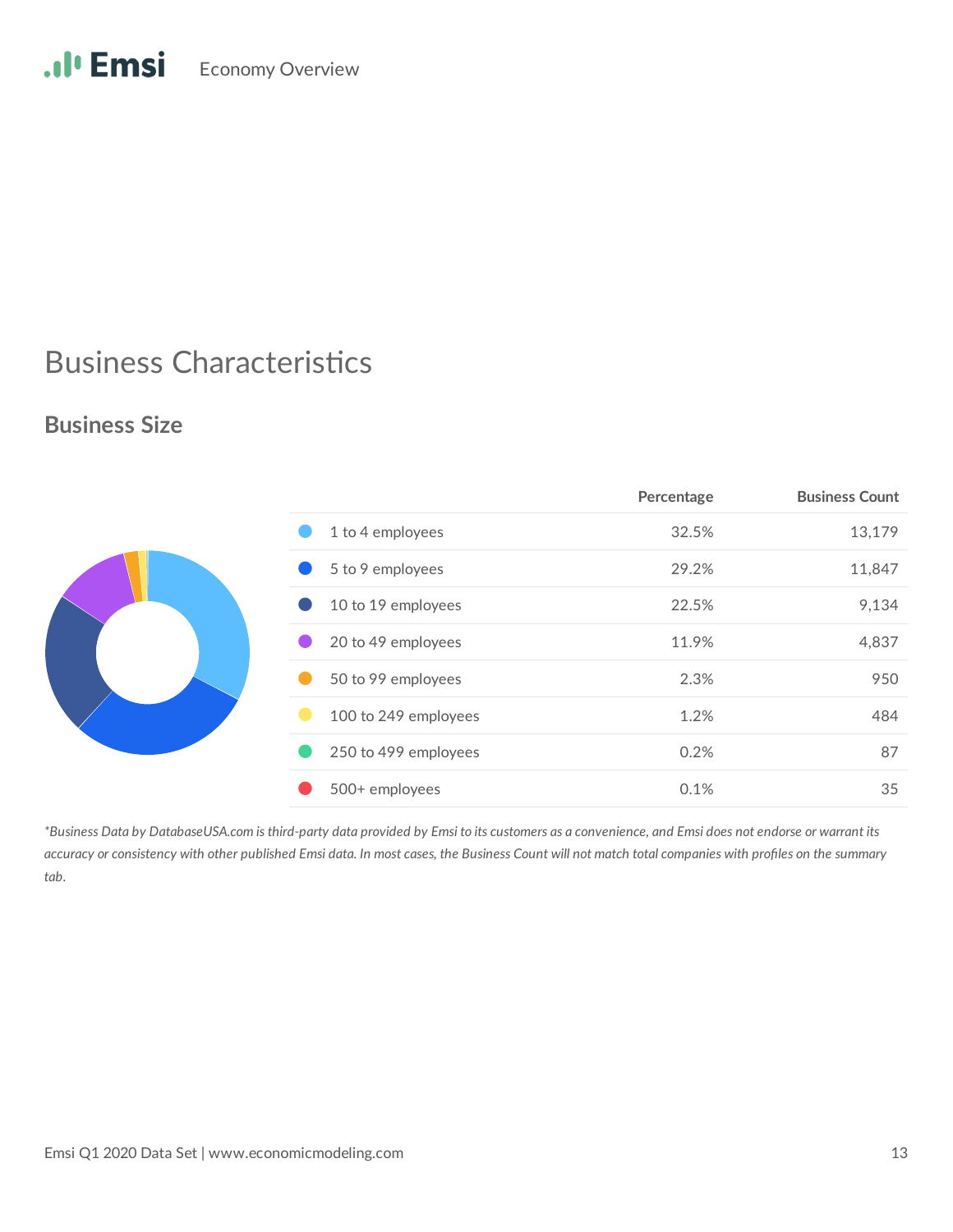#### .**.**I<sup>*l*</sup> Emsi **Economy Overview**

# **Workforce Characteristics**

### **Largest Occupations**

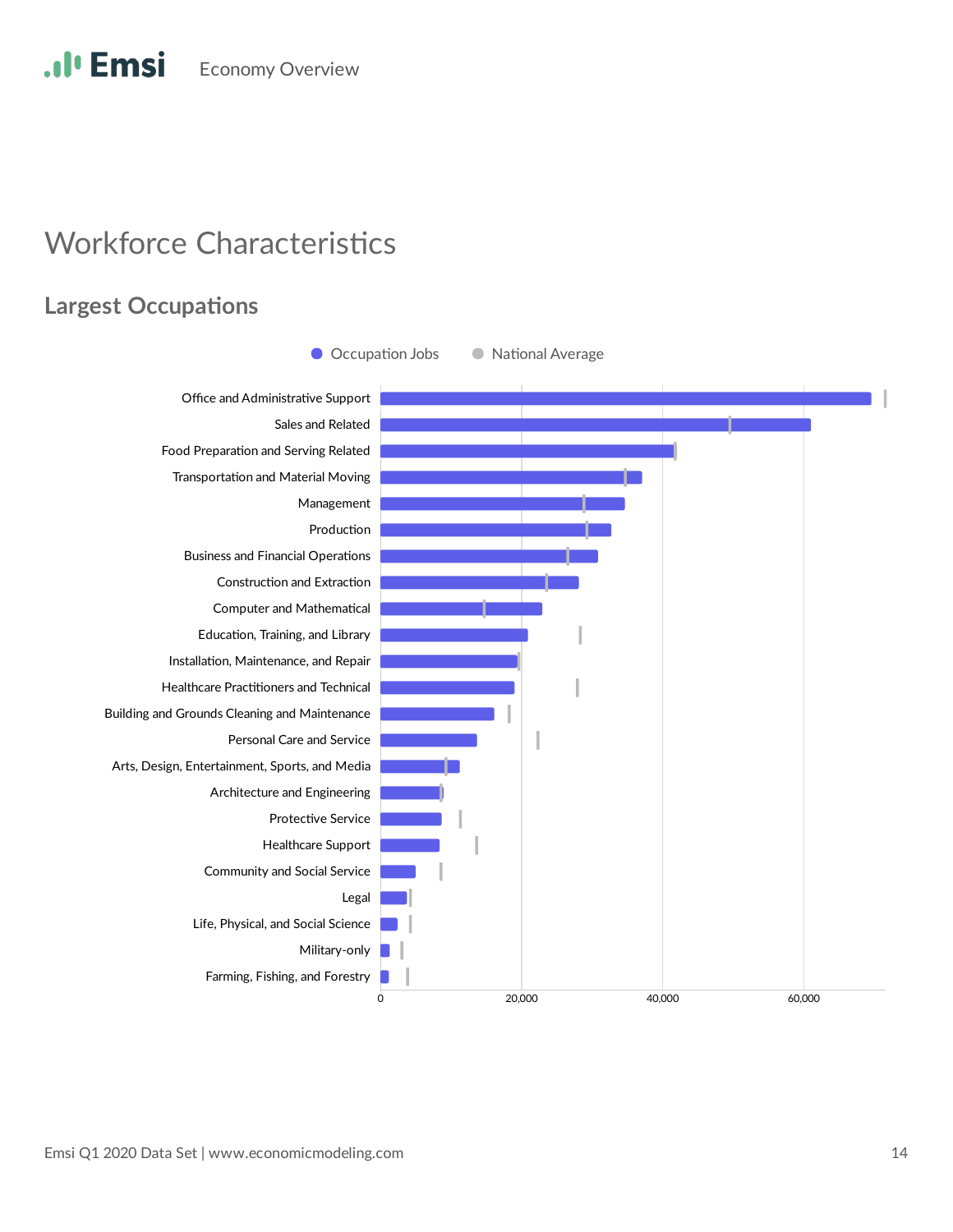### **Top Growing Occupations**

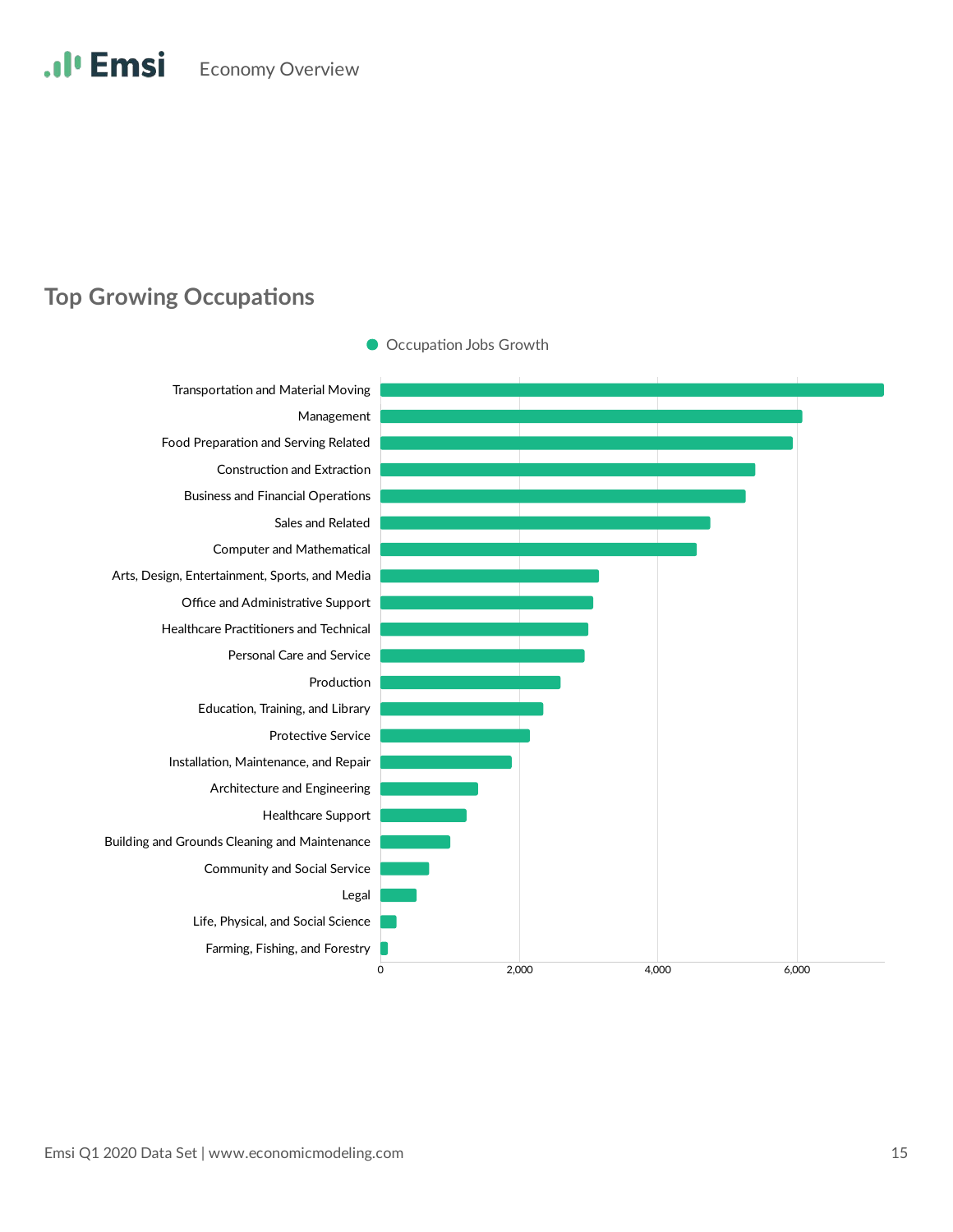### **Top Occupation LQ**

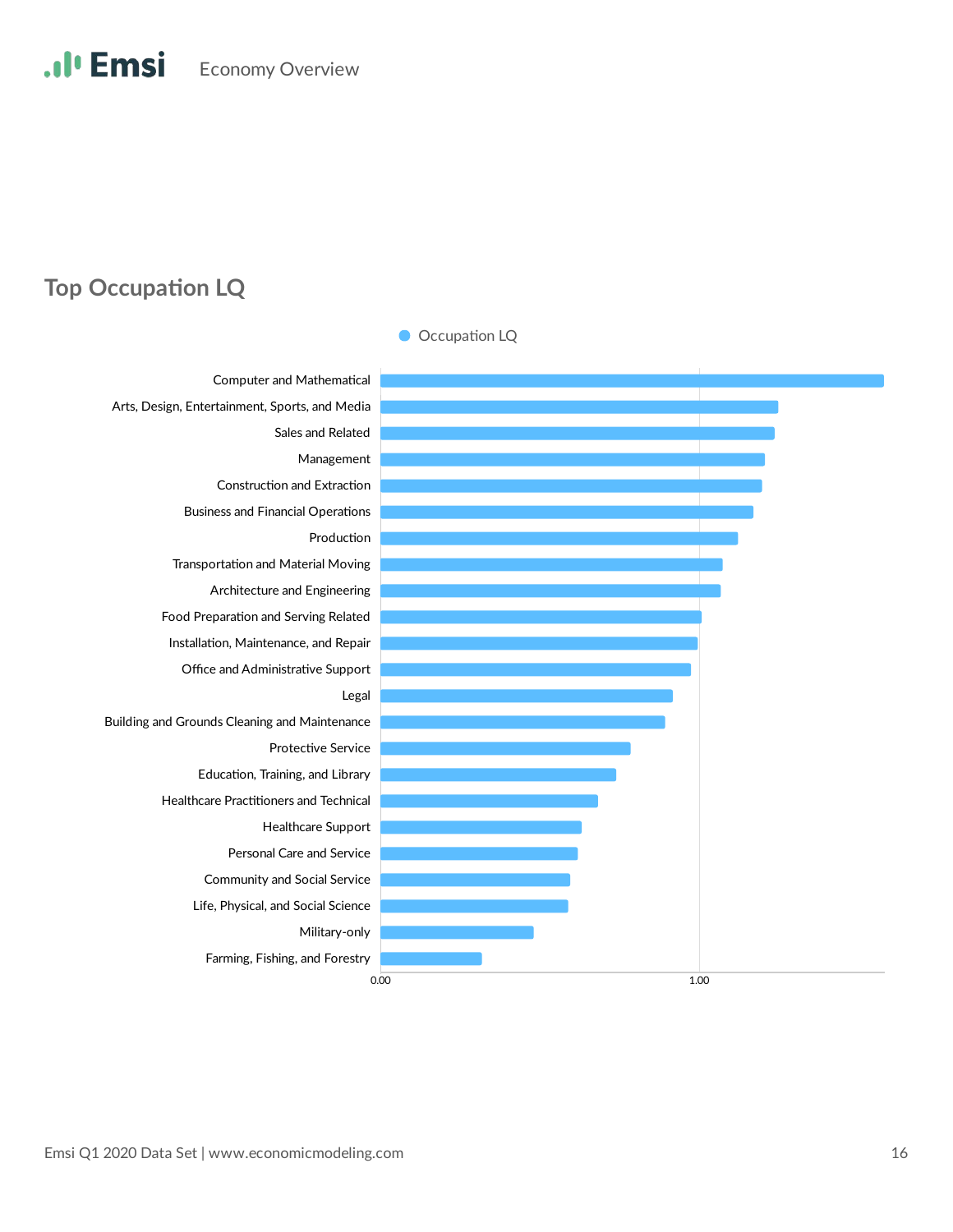### **Top Occupation Earnings**



• 2018 Median Hourly Earnings

Postings data is not available for the currently selected region.

Underemployment data is not available for the currently selected region.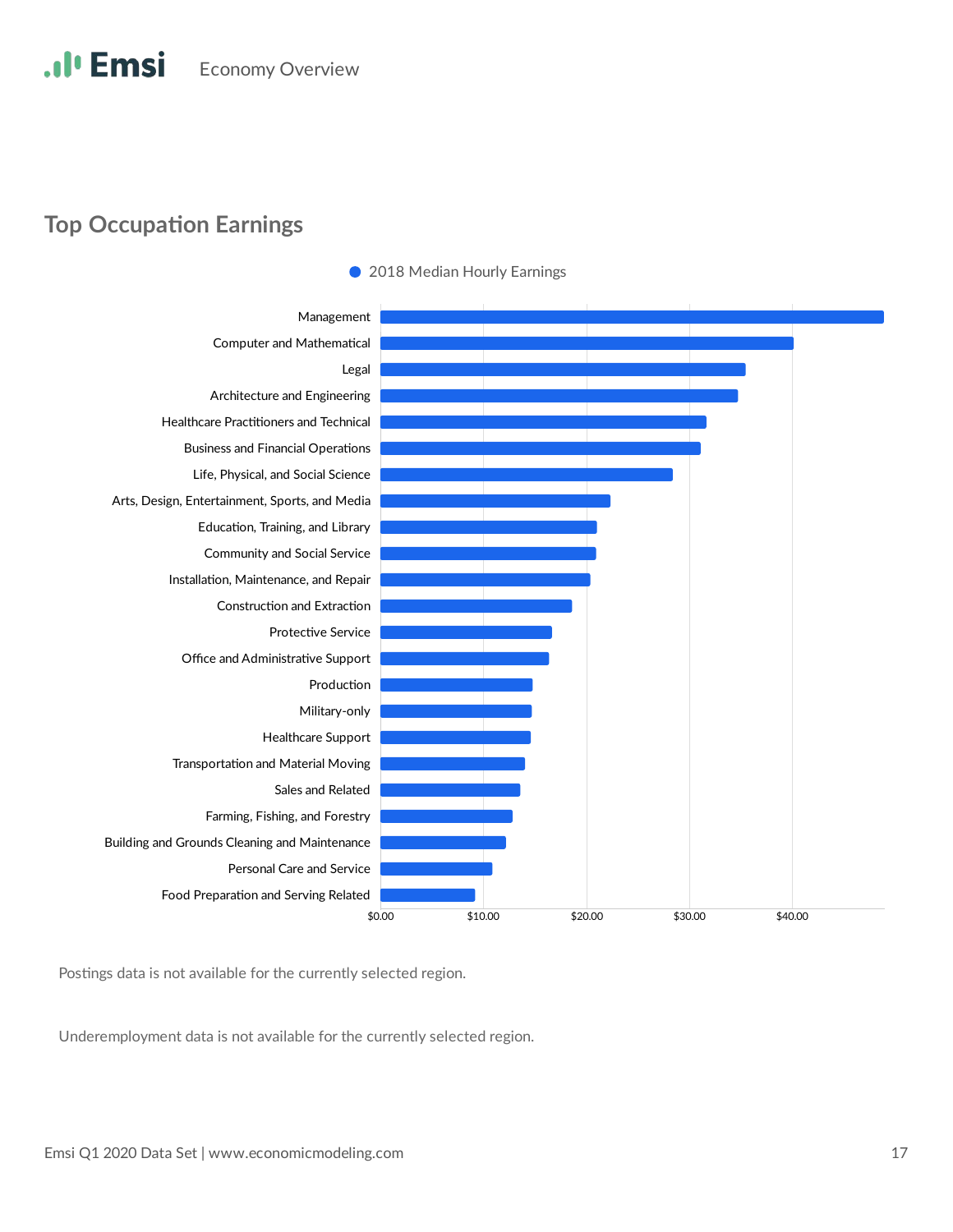| Occupation                                                 | 2014<br>Jobs | 2019<br>Jobs | Change in Jobs | %<br>Change<br>in Jobs | 2019<br>LQ | 2018 Median<br><b>Hourly Earnings</b> | Apr 2019 - Mar<br>2020 Unique<br><b>Average Monthly</b><br><b>Postings</b> |
|------------------------------------------------------------|--------------|--------------|----------------|------------------------|------------|---------------------------------------|----------------------------------------------------------------------------|
| Office and<br>Administrative Support                       | 66,649       | 69,712       | 3,063          | $+5%$                  | 0.98       | \$16.39                               | $\circ$                                                                    |
| <b>Sales and Related</b>                                   | 56,383       | 61,142       | 4,759          | $+8%$                  | 1.24       | \$13.64                               | $\circ$                                                                    |
| Food Preparation and<br>Serving Related                    | 36,100       | 42,048       | 5,948          | $+16%$                 | 1.01       | \$9.22                                | $\circ$                                                                    |
| Transportation and<br><b>Material Moving</b>               | 29,880       | 37,139       | 7,259          | $+24%$                 | 1.08       | \$14.04                               | $\circ$                                                                    |
| Management                                                 | 28,590       | 34,679       | 6,089          | $+21%$                 | 1.21       | \$48.95                               | $\circ$                                                                    |
| Production                                                 | 30,153       | 32,759       | 2,606          | $+9%$                  | 1.12       | \$14.85                               | $\circ$                                                                    |
| <b>Business and Financial</b><br>Operations                | 25,687       | 30,952       | 5,265          | $+20%$                 | 1.17       | \$31.11                               | $\bigcirc$                                                                 |
| Construction and<br>Extraction                             | 22,716       | 28,127       | 5,411          | $+24%$                 | 1.20       | \$18.62                               | $\bigcirc$                                                                 |
| Computer and<br>Mathematical                               | 18,486       | 23,043       | 4,557          | $+25%$                 | 1.58       | \$40.20                               | $\circ$                                                                    |
| Education, Training, and<br>Library                        | 18,549       | 20,893       | 2,344          | $+13%$                 | 0.74       | \$21.07                               | $\circ$                                                                    |
| Installation,<br>Maintenance, and<br>Repair                | 17,548       | 19,441       | 1,893          | $+11%$                 | 1.00       | \$20.46                               | $\circ$                                                                    |
| <b>Healthcare Practitioners</b><br>and Technical           | 16,055       | 19,059       | 3,004          | $+19%$                 | 0.69       | \$31.73                               | 0                                                                          |
| <b>Building and Grounds</b><br>Cleaning and<br>Maintenance | 15,175       | 16,183       | 1,008          | $+7%$                  | 0.89       | \$12.24                               | $\circ$                                                                    |
| Personal Care and<br>Service                               | 10,832       | 13,776       | 2,944          | $+27%$                 | 0.62       | \$10.92                               | $\circ$                                                                    |
| Arts, Design,<br>Entertainment, Sports,<br>and Media       | 8,197        | 11,348       | 3,151          | $+38%$                 | 1.25       | \$22.36                               | $\circ$                                                                    |
| Architecture and<br>Engineering                            | 7,574        | 8,985        | 1,411          | $+19%$                 | 1.07       | \$34.76                               | $\circ$                                                                    |
| <b>Protective Service</b>                                  | 6,593        | 8,745        | 2,152          | $+33%$                 | 0.79       | \$16.65                               | $\circ$                                                                    |

Emsi Q1 2020 Data Set | www.economicmodeling.com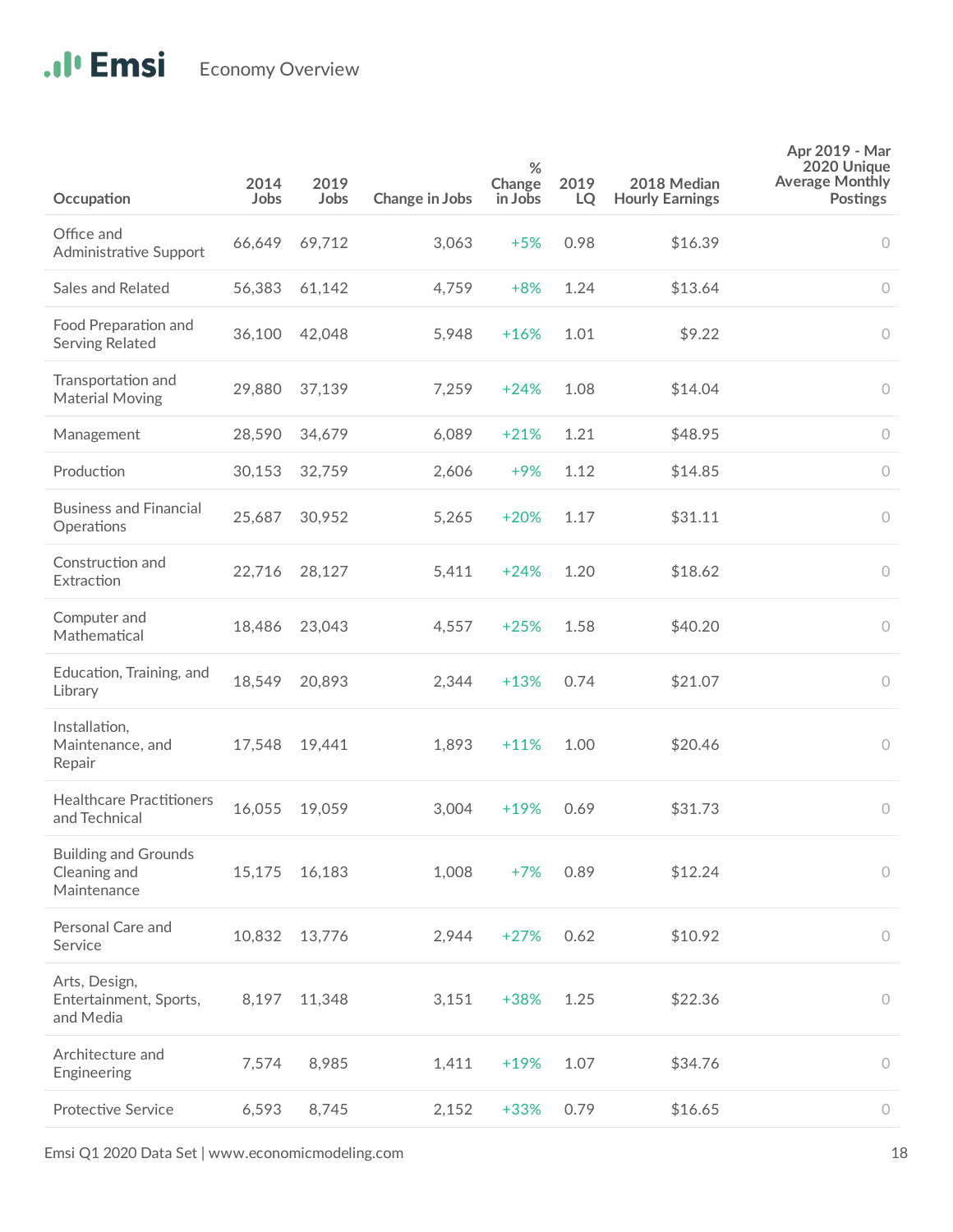| Occupation                            | 2014<br>Jobs | 2019<br>Jobs | Change in Jobs | %<br>Change<br>in Jobs | 2019<br>LQ | 2018 Median<br><b>Hourly Earnings</b> | Apr 2019 - Mar 2020<br><b>Unique Average Monthly</b><br><b>Postings</b> |
|---------------------------------------|--------------|--------------|----------------|------------------------|------------|---------------------------------------|-------------------------------------------------------------------------|
| Healthcare<br>Support                 | 7,247        | 8,497        | 1,250          | $+17%$                 | 0.63       | \$14.65                               | $\circ$                                                                 |
| Community and<br>Social Service       | 4,327        | 5,029        | 702            | $+16%$                 | 0.60       | \$21.01                               | $\circ$                                                                 |
| Legal                                 | 3,287        | 3,807        | 520            | $+16%$                 | 0.92       | \$35.56                               | $\circ$                                                                 |
| Life, Physical, and<br>Social Science | 2,166        | 2,399        | 233            | $+11%$                 | 0.59       | \$28.44                               | $\overline{0}$                                                          |
| Military-only                         | 1,403        | 1,377        | $-26$          | $-2%$                  | 0.48       | \$14.75                               | $\circ$                                                                 |
| Farming, Fishing,<br>and Forestry     | 1,080        | 1,193        | 113            | $+10%$                 | 0.32       | \$12.89                               | $\circ$                                                                 |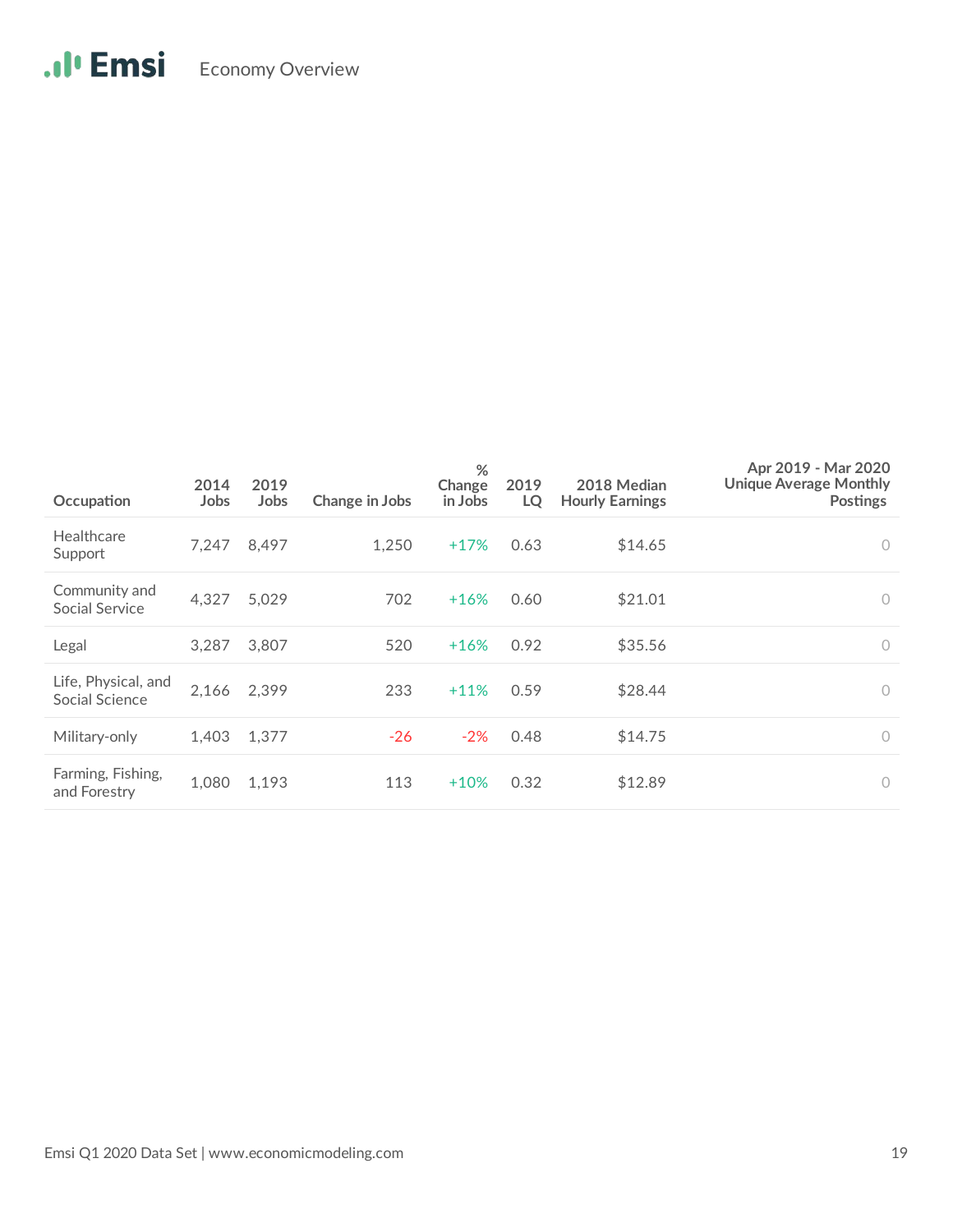# **Educational Pipeline**

In 2018, there were 10,475 graduates in 41 Georgia ZIPs. This pipeline has grown by 8% over the last 5 years. The highest share of these graduates come from "Business Administration and Management, General", Chiropractic, and Speech Communication and Rhetoric.

| School                                                                | <b>Total Graduates</b><br>(2018) | <b>Graduate Trend (2014 -</b><br>2018) |
|-----------------------------------------------------------------------|----------------------------------|----------------------------------------|
| Kennesaw State University                                             | 5,953                            |                                        |
| Chattahoochee Technical College                                       | 3,165                            |                                        |
| Life University                                                       | 606                              |                                        |
| <b>Reinhardt University</b>                                           | 302                              |                                        |
| Lincoln College of Technology-Marietta                                | 156                              |                                        |
| Shorter University-College of Adult &<br><b>Professional Programs</b> | 90                               | - 1                                    |
| Empire Beauty School-Kennesaw                                         | 78                               |                                        |
| Toni & Guy Hairdressing Academy-Atlanta                               | 58                               |                                        |
| Gwinnett College-Marietta Campus                                      | 56                               |                                        |
| Cobb Beauty College Inc                                               | 10                               |                                        |

● Certificate ● Associate's ● Bachelor's ● Master's or Higher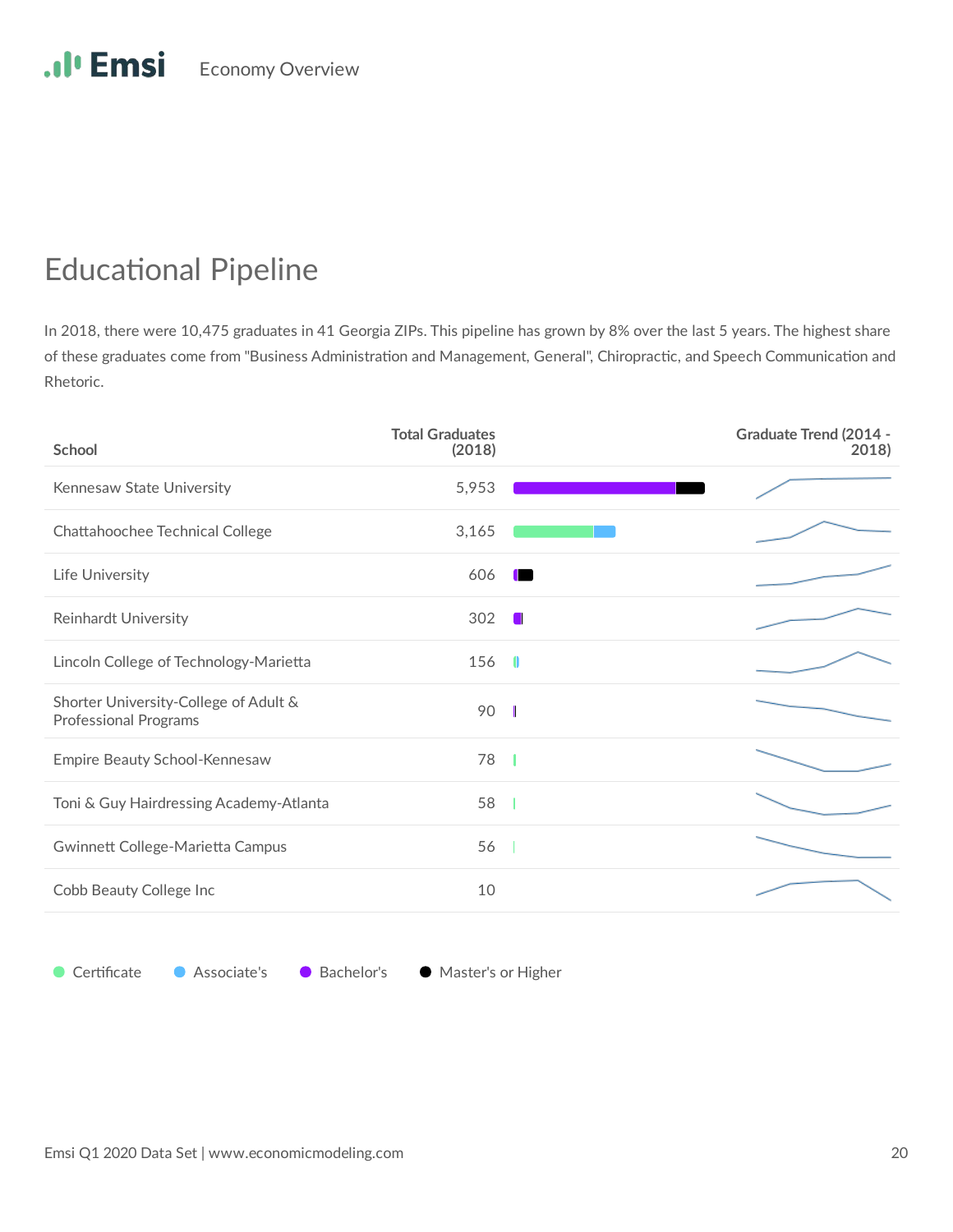# .Il<sup>1</sup> Emsi Economy Overview

# Appendix A (Geographies)

| Code  | Description                          |
|-------|--------------------------------------|
| 30004 | Alpharetta, GA (in Fulton county)    |
| 30028 | Cumming, GA (in Forsyth county)      |
| 30040 | Cumming, GA (in Forsyth county)      |
| 30060 | Marietta, GA (in Cobb county)        |
| 30062 | Marietta, GA (in Cobb county)        |
| 30066 | Marietta, GA (in Cobb county)        |
| 30067 | Marietta, GA (in Cobb county)        |
| 30090 | Marietta, GA (in Cobb county)        |
| 30102 | Acworth, GA (in Cherokee county)     |
| 30103 | Adairsville, GA (in Bartow county)   |
| 30107 | Ball Ground, GA (in Cherokee county) |
| 30114 | Canton, GA (in Cherokee county)      |

| Code  | <b>Description</b>                     |
|-------|----------------------------------------|
| 30115 | Canton, GA (in Cherokee county)        |
| 30121 | Cartersville, GA (in Bartow county)    |
| 30139 | Fairmount, GA (in Gordon county)       |
| 30142 | Holly Springs, GA (in Cherokee county) |
| 30143 | Jasper, GA (in Pickens county)         |
| 30144 | Kennesaw, GA (in Cobb county)          |
| 30146 | Lebanon, GA (in Cherokee county)       |
| 30148 | Marble Hill, GA (in Pickens county)    |
| 30151 | Nelson, GA (in Cherokee county)        |
| 30171 | Rydal, GA (in Bartow county)           |
| 30175 | Talking Rock, GA (in Pickens county)   |
| 30177 | Tate, GA (in Pickens county)           |